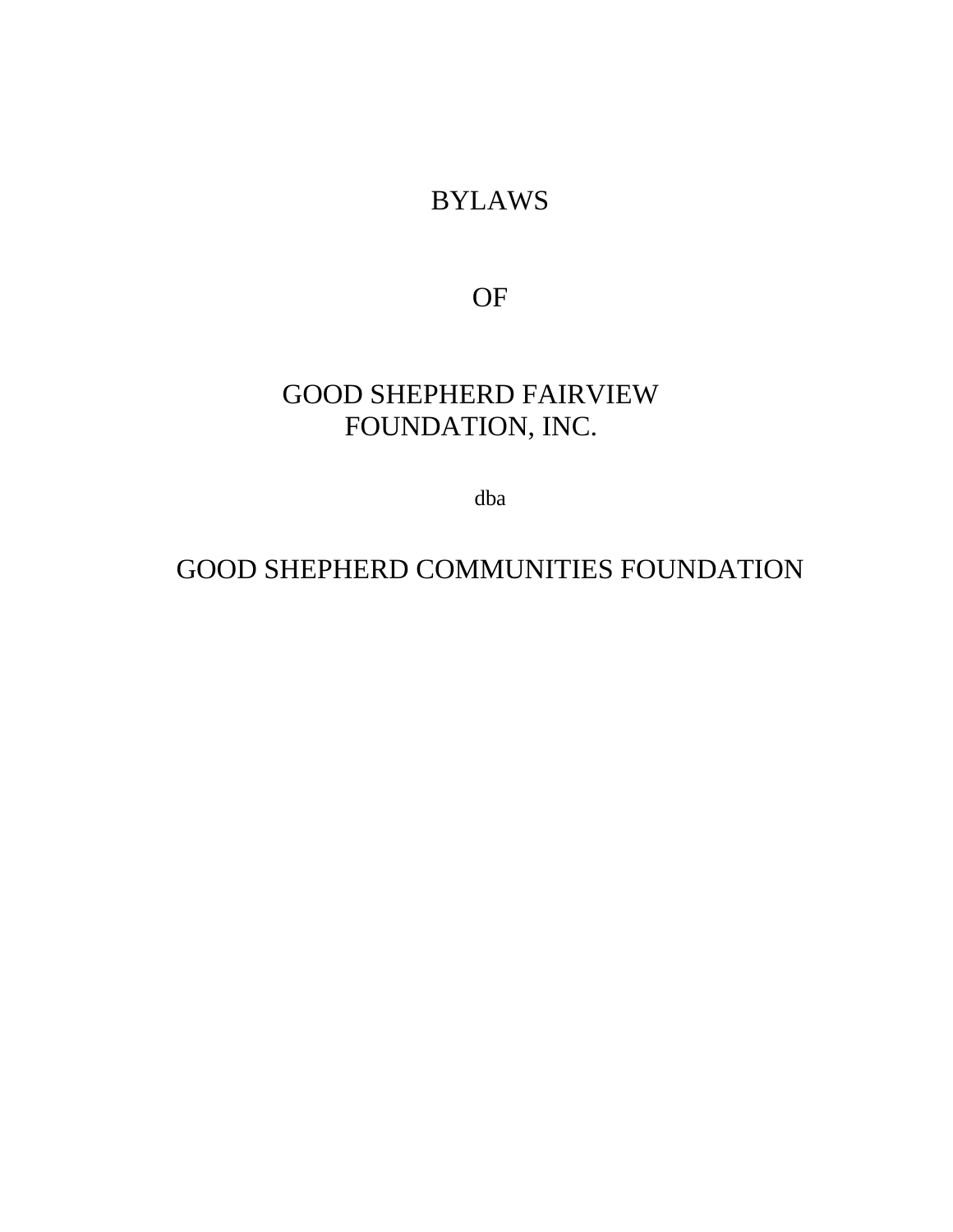#### **BYLAWS**

#### **OF**

#### **GOOD SHEPHERD FAIRVIEW FOUNDATION, INC.**

#### **ARTICLE I** Purpose

The purpose of Good Shepherd Fairview Foundation, Inc., herein called "Corporation", is to provide financial and other support for GSC, Good Shepherd Fairview Home, Inc. and other entities, one of whose purposes is to plan, coordinate, support and monitor the development of comprehensive, community-wide services and facilities to enhance the life of the elderly.

#### **ARTICLE II** Membership of the Corporation

The sole member of the Corporation is FGS, Inc., dba Good Shepherd Communities.

#### **ARTICLE III** Board of Directors

3.1 The affairs of the Corporation shall be managed and conducted by a Board of Directors which shall consist of not less than thirteen nor more than twenty-three persons, as specified from time to time by the Board of Directors, at least 18 years of age, elected and designated as hereinafter described, including the President/Chief Executive Officer of GSC who shall have full voting privileges. Target composition of the Board of Directors shall be eleven fifteen persons. The remaining Directors shall be elected in January of each year by resolution of the Board of Directors of GSC filed with the Secretary of the Corporation to replace those Directors whose terms expire. Except for the President/Chief Executive Officer of GSC, Directors shall serve until their successors are elected. Except for the President/Chief Executive Officer of GSC, Directors shall serve for a four-year term. Except for the President/Chief Executive Officer of GSC, Directors who have served three consecutive full four year terms shall not be eligible for election to the board for a period of one year following the completion of the third full four year term.

The Board of Directors shall therefore be composed of the President/Chief Executive Officer of GSC, all members of the Good Shepherd Communities Board of Directors, members of the community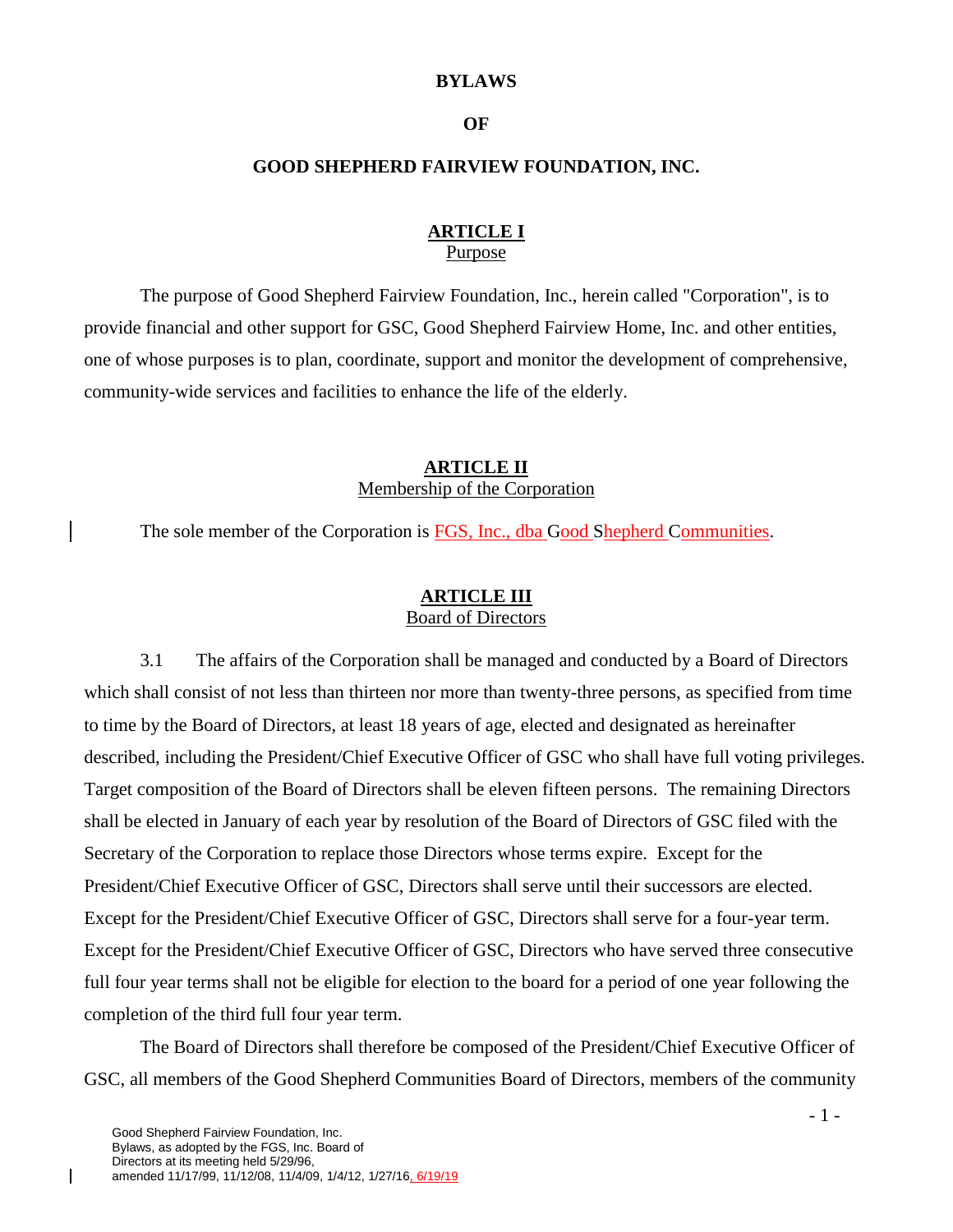and residents, with a preference for developing wide ranging specific skill sets, including philanthropic, corporate, small business, academia, finance, accounting, attorney, healthcare and faith based.

3.2 An "Independent Director" is a Director who: (1) is not and has not for the past 3 years been an employee or key person of the Corporation and does not have a relative who is, or has been within the past 3 years, a key employee of the Corporation; (2) has not received and does not have a relative who has received, in any of the past 3 fiscal years, more than \$10,000 in direct compensation from the Corporation; (3) is not a current employee of or does not have substantial financial interest in (or have a relative who is a current officer of or has a substantial financial interest in) any entity that has made payments to, or received payments from, the Corporation in any the last 3 fiscal years exceeding the lesser of \$25,000 or 2 percent of the consolidated gross revenue if the entity's consolidated gross revenue was \$500,000 or more but less than \$10,000,000, or the lesser of \$100,000 or 2 percent of the consolidated gross revenue if the entity's consolidated gross revenue was over \$10,000,000; or (iv) is not and does not have a relative who is a current owner, director, officer or employee of the corporation's outside auditor or who has worked on the corporation's audit at any time during the past three years. The term "payment" as used herein does not include charitable contributions, dues or fees paid to the corporation for services which the corporation performs as part of its nonprofit purposes, or payments made by the corporation at fixed or non-negotiable rates or amounts for services received, provided that such services by and to the corporation are available to individual members of the public on the same terms, and such services received by the corporation are not available from another source.

3.32 Except for the President/Chief Executive Officer of GSC, if a vacancy occurs on the Board of Directors the position shall be filled for the remainder of its term by resolution of the Board of Directors of GSC filed with the Secretary of the Corporation. GSC may remove any Director except the President/Chief Executive Officer of GSC, at any time with or without cause.

3.43 One more than half the members of the board (not including Directors who have resigned or whose positions are otherwise vacant) shall constitute a quorum for the transaction of business.

3.54 The Board of Directors shall meet quarterly on dates selected from time to time by the Board at an hour and place designated by the Chair and on such other occasions as the Chair considers proper.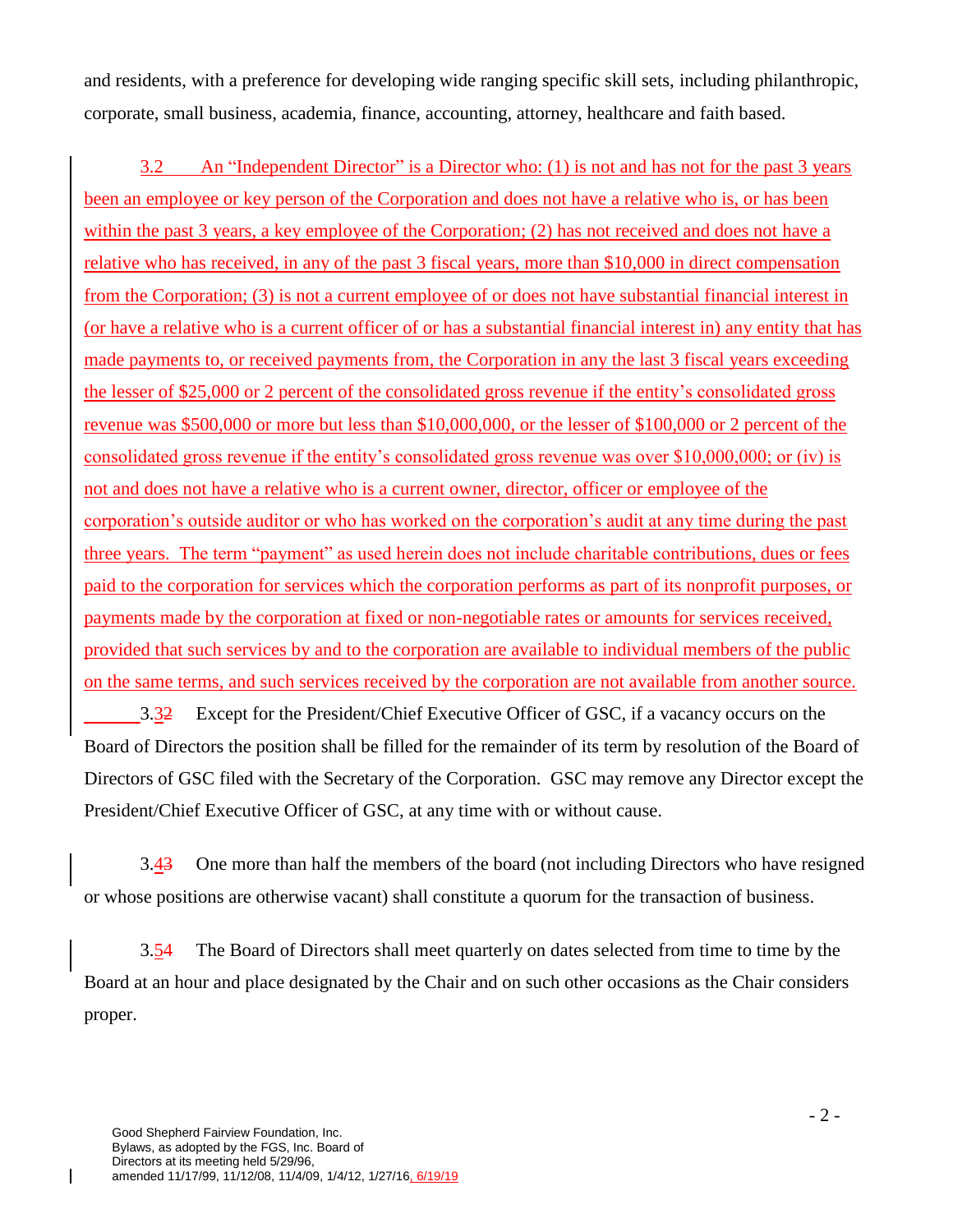3.65 Special meetings, at which any business may be considered, may be called by the Chair. Special meetings shall be called on written request of not less than three (3) members of the Board, or by resolution of the Board of Directors of GSC, and the notices thereof shall state the business to be considered.

3.76 Notices for meetings shall be given to each Director either by telephone, fax, e-mail and/or other electronic means, at least three days before such meeting or by notice sent by first class mail to his or her last known address deposited in the mail at least five business days prior to such meeting.

#### 3.87 Action by Directors or Committees in Writing Without a Meeting.

Any action required or permitted to be taken by the Board of Directors or any Committee thereof may be taken without a meeting if all members of the Board of Directors or the Committee consent in writing to the adoption of a resolution authorizing the action. The resolution and the written consents thereto by the members of the Board of Directors or Committee shall be filed with the minutes of the proceedings of the Board of Directors or Committee.

# 3.98 Board of Directors' or Committee Meeting by Conference Telephone or Similar Communications Equipment.

Any one or more members of the Board of Directors or any Committee thereof may participate in a meeting of such Board of Directors or Committee by means of a conference telephone or similar communications equipment allowing all persons participating in the meeting to hear each other at the same time. Participation by such means shall constitute presence in person at the meeting.

#### **ARTICLE IV** Membership Meetings

The sole member of the Corporation may take action by resolution of its Board of Directors.

#### **ARTICLE V Officers**

#### 5.1 Officers of the Corporation.

The officers of the Corporation shall be: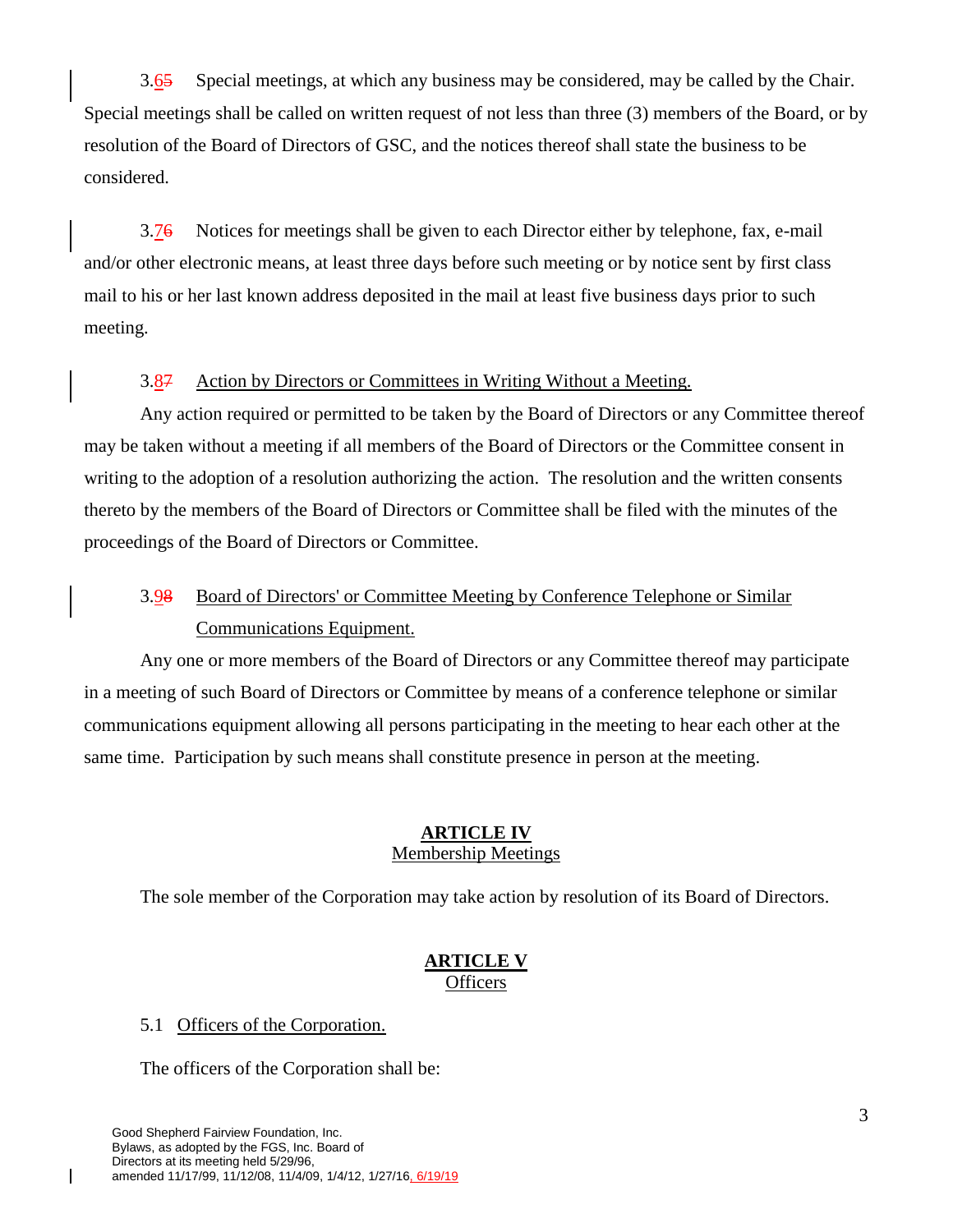- a. Board Chair
- b. Board Vice Chair
- c. President/Chief Executive Officer
- d. Secretary
- e. Treasurer
- f. Immediate Past Chair
- g. Chief Financial Officer
- h. Chief Operating Officer

## 5.2 Officers to be Elected from the Board.

 a. The Chair, Vice Chair, Secretary and Treasurer shall be elected from the members of the Board of Directors.

 b. The officers specified in subdivision "a" above shall be elected annually by the Directors from their number by ballot at their first meeting after the election of a new class of directors by GSC, shall take office immediately upon election and shall serve until the next election of a new class of Directors and until their successors have been elected and qualified.

## 5.3 Officers Other Than Those Required to be Elected From the Board.

The President/Chief Executive Officer shall be appointed by and shall serve at the pleasure of the GSC Board of Directors. The Chief Financial Officer and Chief Operating Officer shall be appointed by and shall serve at the pleasure of the President/Chief Executive Officer.

## 5.4 Duties of Officers.

The officers shall have the duties specified below, additional duties from time to time specified by the Board of Directors and duties normally pertaining to the position they hold.

 a. Chair. The Chair shall preside at all meetings of the Board, shall be ex-officio member of all committees of the Board with voting rights, shall chair the Executive Committee and may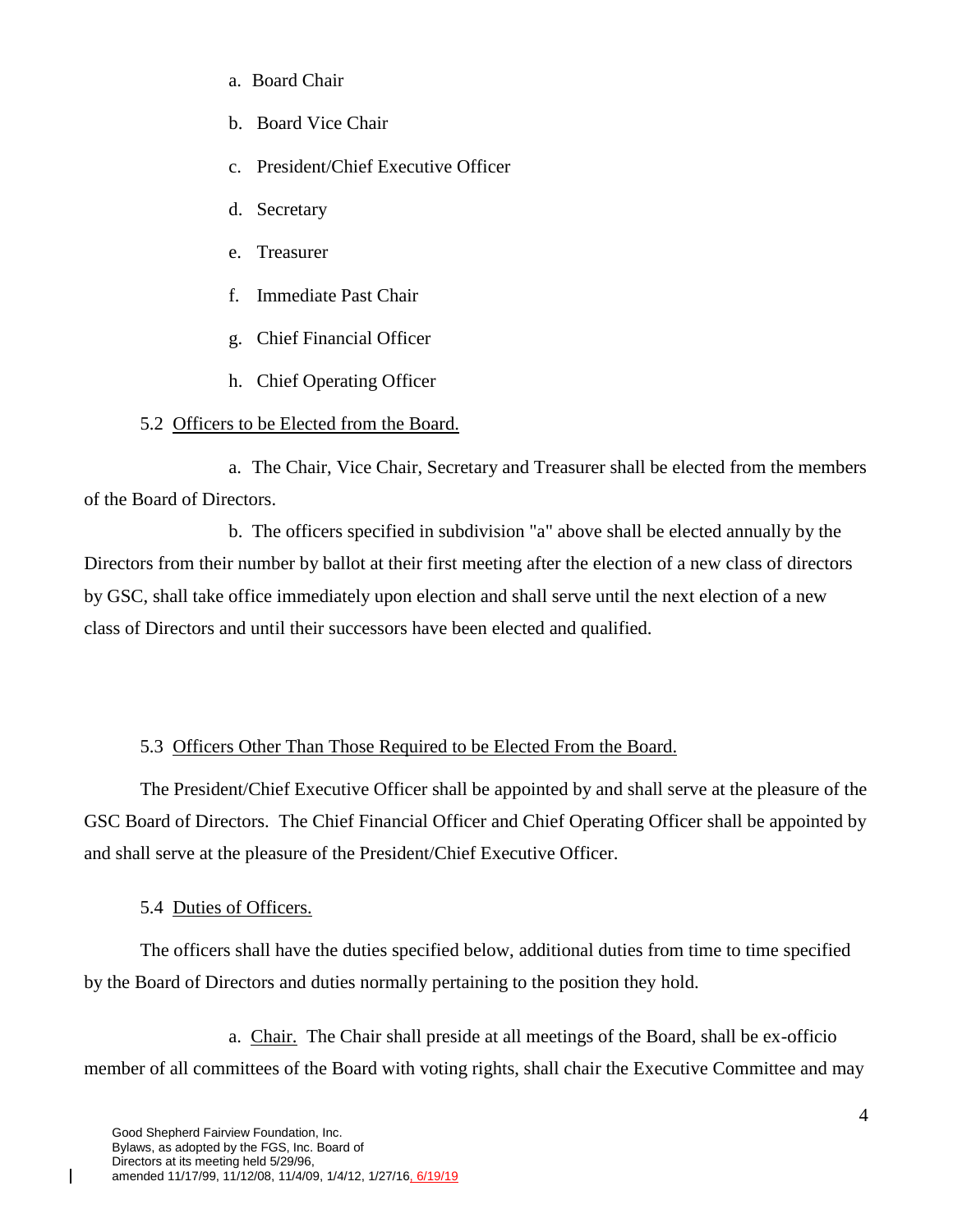execute, in the name of the Corporation, all contracts and applications authorized by the Board or necessary and incidental to the carrying out of the business of the Corporation.

 b. Vice Chair. The Vice Chair shall act as Chair in the absence of the Chair in all matters including, but not limited to, attendance at all meetings of the Board and the committees, and, when so acting, shall have the power and authority of the Chair.

 c. President/Chief Executive Officer (called "President" in this subdivision). The President shall be the Chief Executive Officer of the Corporation with all the authority of such position in a business corporation. The President shall have all authority and responsibility necessary to operate the Corporation in all its activities and departments, subject only to these Bylaws and to such policies and directives as may be issued by the Board or its Executive Committee. The President shall have full voting privileges and shall act as the duly authorized representative of the Board and the Corporation in all matters in which the Board has not formally designated some other person to act. The President shall report as directed to the Chair between Board meetings and to the Board and the Executive Committee of the Board at each meeting of those bodies. The President, together with the Treasurer, shall cause the reports required by Section 519 of the Not-for-Profit Corporation Law of the State of New York to be made to the Sole Member at the first meeting of the Board of Directors of the Sole Member held after the completion of the audit of the financial reports of the Corporation for its most recent fiscal year. Unless the Chair or Vice Chair has signed, the President shall sign any deeds, mortgages, bonds, contracts or other instruments which the Board has authority to execute except in cases where the execution shall have been expressly delegated by Board resolution or these Bylaws, or by statute, to some other officer or agent of the Corporation.

 d. Secretary. The Secretary shall keep or cause to be kept the minutes of all meetings of the Board of Directors and of all committees when asked to do so in books provided for such purpose and shall attend to the giving and serving of all notices of meetings. The Secretary may sign in the name of the Corporation all documents authorized by the Board of Directors by specific or general resolution, and affix the seal to all instruments requiring the same, and shall, in general, perform all duties incidental to the office of Secretary, subject, however, at all times to the direction of the Board of Directors.

 e. Treasurer. Although most of the day-to-day financial work of the Corporation is accomplished by the Chief Financial Officer, the Board of Directors, primarily through its Finance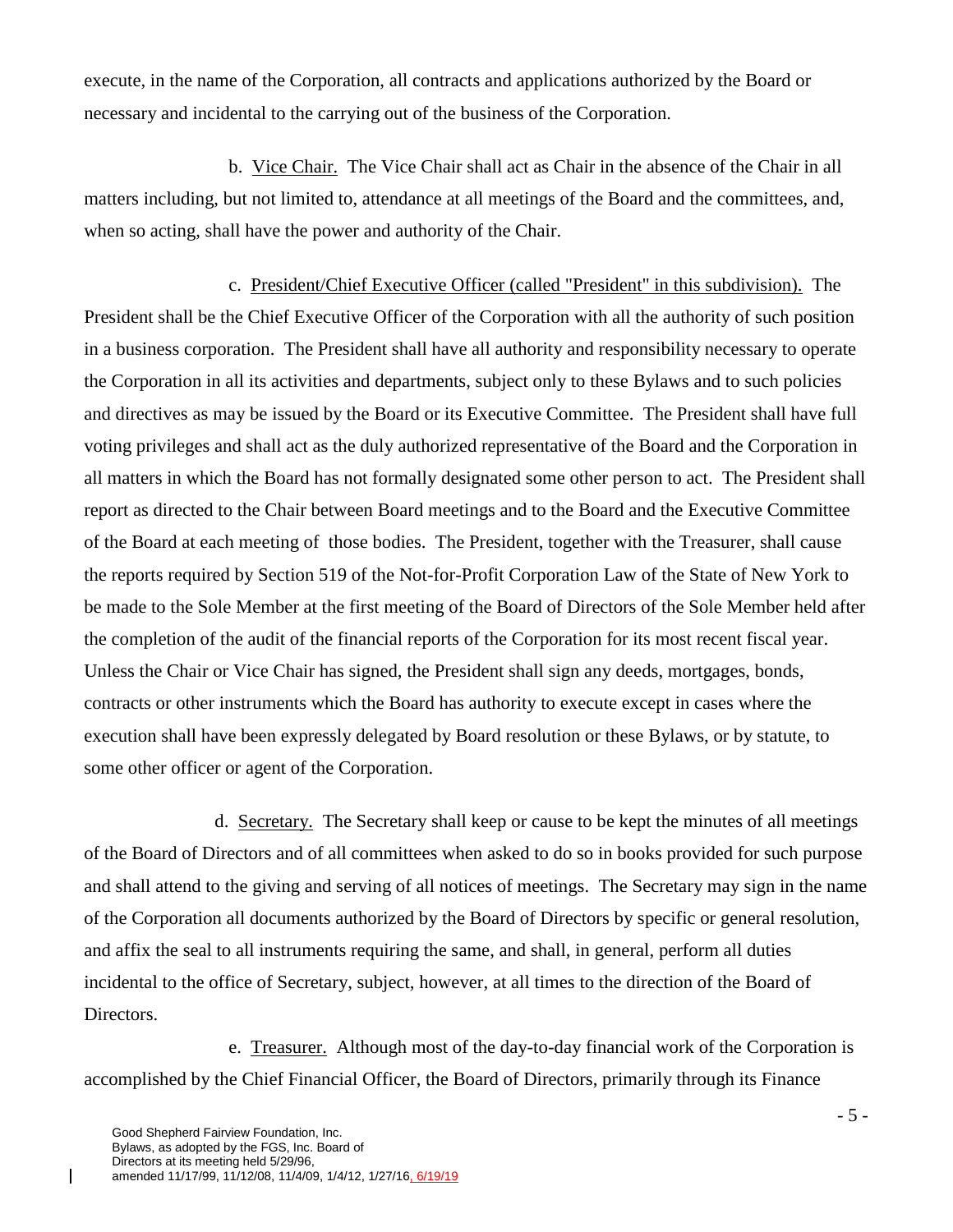Committee, oversees and makes policy with respect to the financial affairs of the Corporation. The Treasurer has the authority to sign notes of the Corporation, checks, drafts, bills and orders for the payment of monies and such power, or portions thereof may be delegated by the Board to such other Officers of the Corporation as the Board may, from time to time designate. The Treasurer shall perform all acts incidental to the office of Treasurer, subject, however, to the direction of the Board of Directors and shall serve as the Director with chief responsibility for financial affairs and shall report to the Sole Member at the first meeting of its Board of Directors held after the completion of the audit of the financial records of the Corporation for its most recent fiscal year concerning the assets of the Corporation received during the preceding year by gift, grant, bequest or devise or otherwise received in trust for the Corporation's purposes.

 f. Chief Financial Officer (called "CFO" in this subdivision). The Chief Financial Officer reports to the President/Chief Executive Officer, the Board of Directors, the Finance Committee and the Executive Committee.

> (1) The CFO shall have responsibility for all the financial books and records of the Corporation and will make available to the Board and the Finance Committee financial reports and other relevant data on the day-today operation of the Corporation.

> (2) The CFO shall render to the President, to the Board and to the Finance and Executive Committees whenever requested, an account of the financial condition of the Corporation and shall be responsible for ensuring that proper controls (in accord with applicable provisions of law and regulations) are established over all assets and funds.

(3) Books of account shall be kept by the CFO, in which shall be entered full and accurate accounts of all monies received and paid on account of the Corporation; the CFO shall at all reasonable times exhibit the books and accounts to any officer of the Corporation or member of the Board of Directors, upon application, at the office of the Corporation during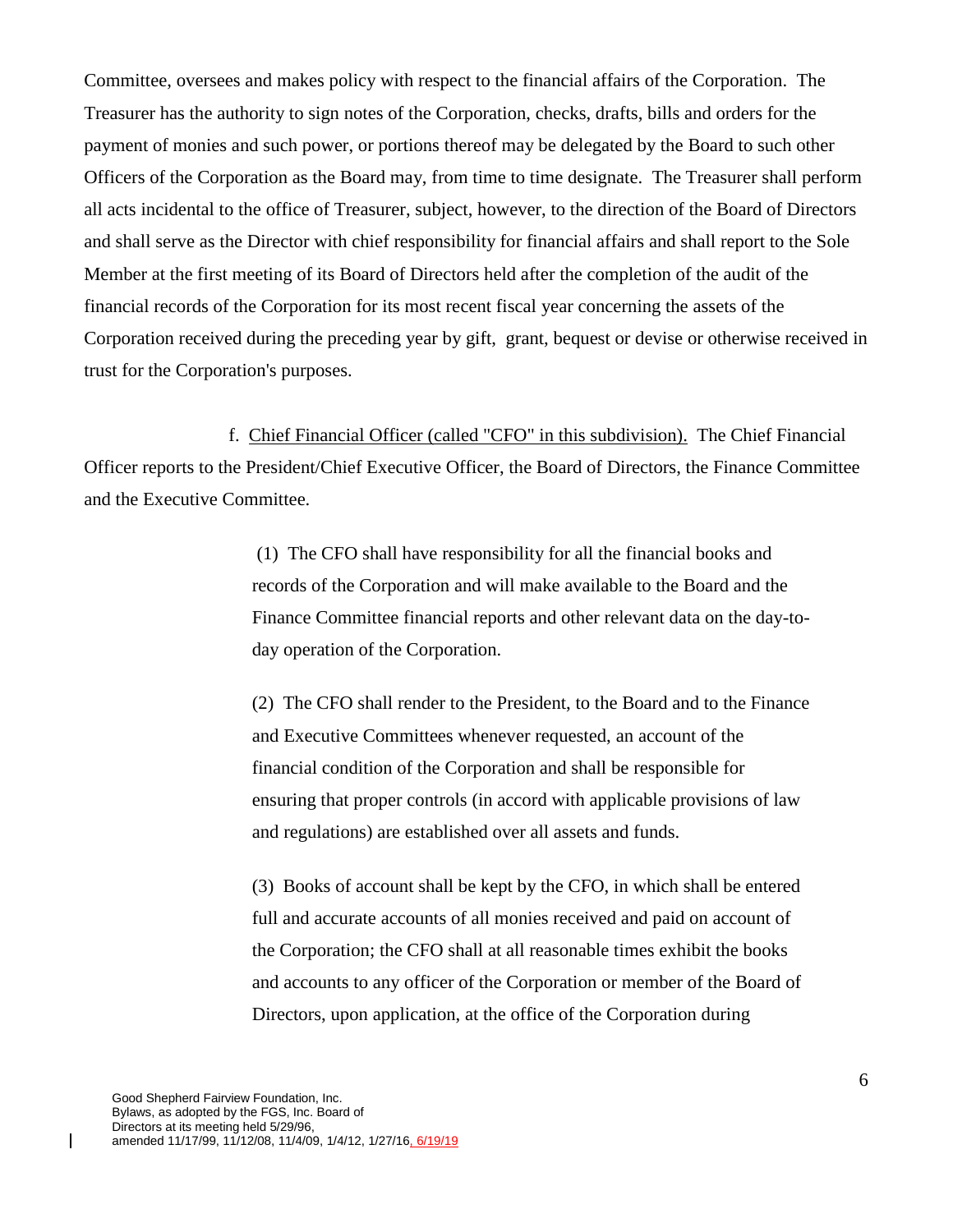business hours. The CFO may sign all financial and related reports, including, but not limited to, governmental reports.

g. Chief Operating Officer (called "COO" in this subdivision). The Chief Operating Officer reports to the President/Chief Executive Officer, the Board of Directors, the Finance Committee and the Executive Committee.

> (1) The COO shall identify, recommend and implement the necessary infrastructure and operational policies and procedures necessary to manage the facilities and to explore growth opportunities.

(2) Identification, creation and development of standardized processes and procedures to ensure the delivery of high quality care that is scalable as the organization grows.

(3) Responsible for overseeing the operations and management of GSFH,  $\frac{1}{2}$ GSVE, Chase Nursing Home, Chase Community Center and Chase Housing. The purpose of this position is to establish and maintain systems that are effective and efficient to operate the facilities in a manner to safely meet residents' needs in compliance with federal, state and local requirements, and that are effective and efficient to operate the facility in a financially sound manner.

5.5 Term. The term of each officer who is a member of the Board of Directors shall be one year, but an incumbent shall continue in office until a successor shall be chosen. Neither the Chair nor the Vice-Chair may serve more than two consecutive one year terms.

5.6 Removal of Officers. The Board of Directors may remove any officer by majority vote at any time with or without cause.

5.7 Bonding. At the request of the Board of Directors, any officer shall furnish, at the expense of the Corporation, a fidelity bond in such amounts and upon such conditions as may be required by the Board.

#### **ARTICLE VI** Committees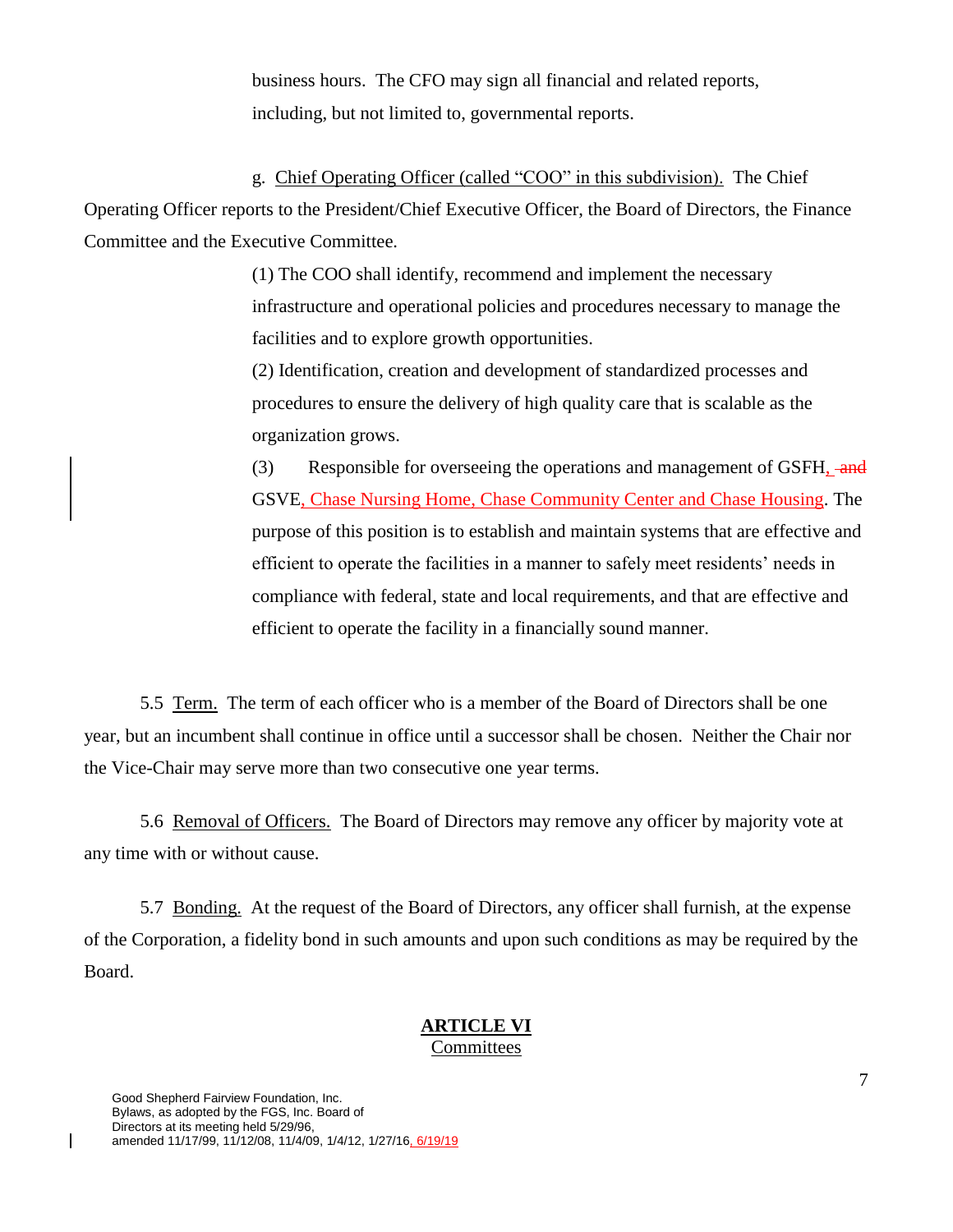#### 6.1 Standing Committees.

There shall be at least the following Standing Committees of the Board, which shall have at least five members, all of whom shall be Directors, and which shall exercise the duties granted to them by the Board, subject to the constraints of the Bylaws except that they shall not have authority as to the following matters:

- --The submission to members of any action requiring members' approval by law.
- --The filling of vacancies on the Board of Directors or any Committee.
- --The fixing of compensation of Directors for serving on the Board or on any Committee.
- --The amendment or repeal of these Bylaws or the adoption of new Bylaws.
- --The amendment or repeal of any resolution of the Board of Directors which by its terms shall not be amendable or repealable.

a. Executive Committee consisting of the officers of the Corporation, including the President/Chief Executive Officer but not the Chief Financial Officer, which shall, between meetings of the Board of Directors, possess and exercise all powers of the Board of Directors and management of the affairs of the Corporation.

 b. Finance Committee whose chair shall be designated by the Board of Directors and whose purpose shall be to oversee all substantive and procedural financial aspects of the work of the Corporation with particular emphasis on the effective investment of its funds, recommending the annual budget to the Board of Directors, monitoring the actual expenditures of the Corporation against its budget, receiving the report of and meeting with the independent auditor of its accounts in order to recommend action to the Board of Directors relating to the annual audit, community investment, and development.

c. Community Investment Committee whose chair shall be designated by the Board of Directors and whose purpose shall be to award grants in accordance with the mission and budget of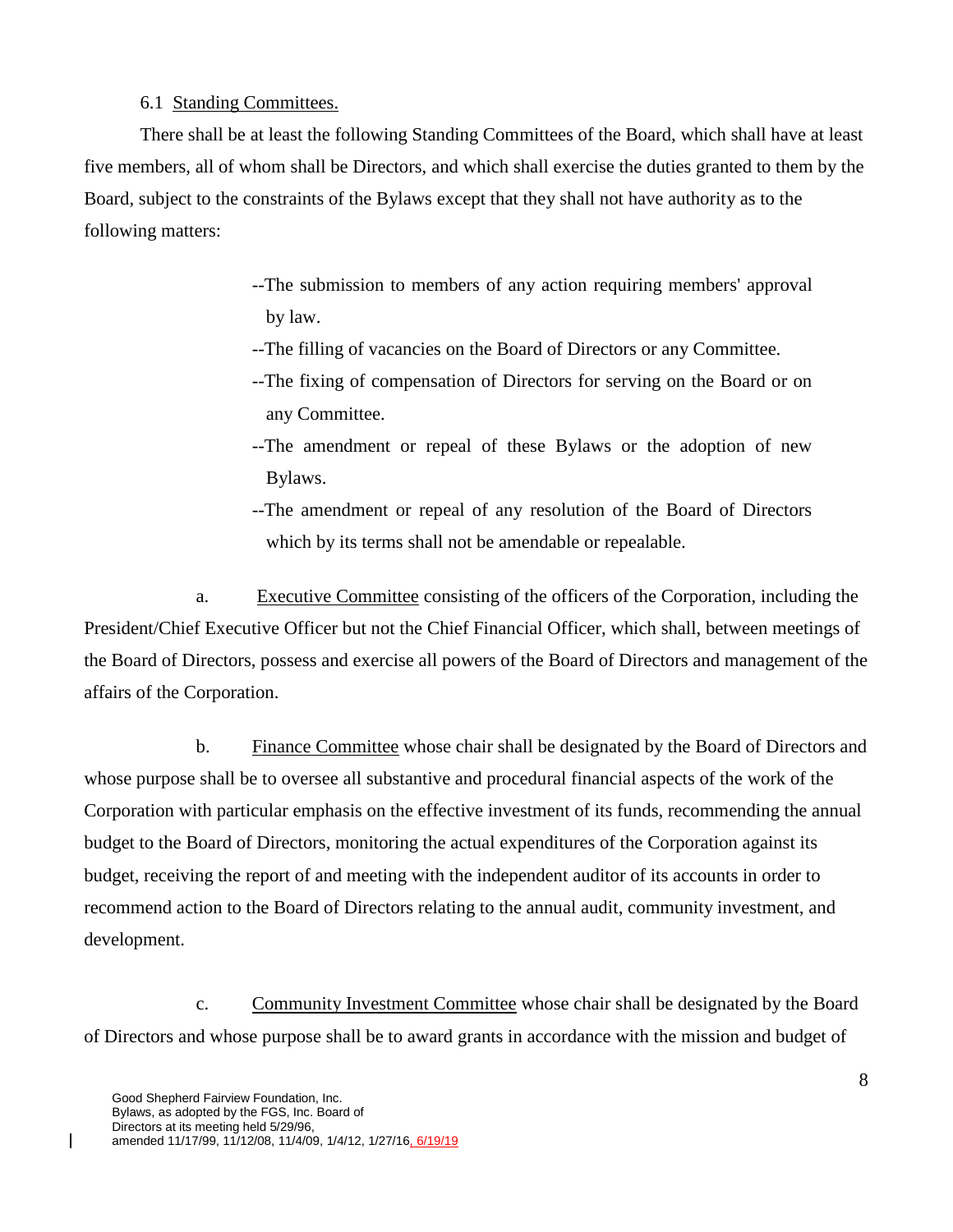the Corporation, to be made to individuals and entities in the community other than GSC, Good Shepherd Fairview Home, Inc., Good Shepherd Village at Endwell, or the Corporation.

d. Development Committee whose chair shall be designated by the Board of Directors and whose purpose shall be to increase community awareness of the need for giving to charitable ventures such as the Corporation, to increase the income of the Corporation from charitable giving from all sources and to name the chair of the annual Living Care Campaign.

e. Audit Committee. The Audit Committee shall consist of Independent Directors who shall perform the following tasks:

- 1) Oversee the accounting and financial reporting processes of the Corporation and the audit of the Corporation's financial statements.
- 2) Annually retain or renew the retention of an independent auditor to conduct the audit.
- 3) Upon completion thereof, it shall review the results of the audit and any related management letter with the independent auditor.
- 4) Review with the independent auditor the scope and planning of the audit prior to the audit's commencement.
- 5) Upon completion of the audit, review and discuss with the independent auditor any material risks and weaknesses in internal controls identified by the auditor, any restrictions on the scope of the auditor's activities or access to requested information, any significant disagreements between the auditor and management, and the adequacy of the Corporation's accounting and financial reporting processes.
- 6) Annually consider the performance and independence of the independent auditor.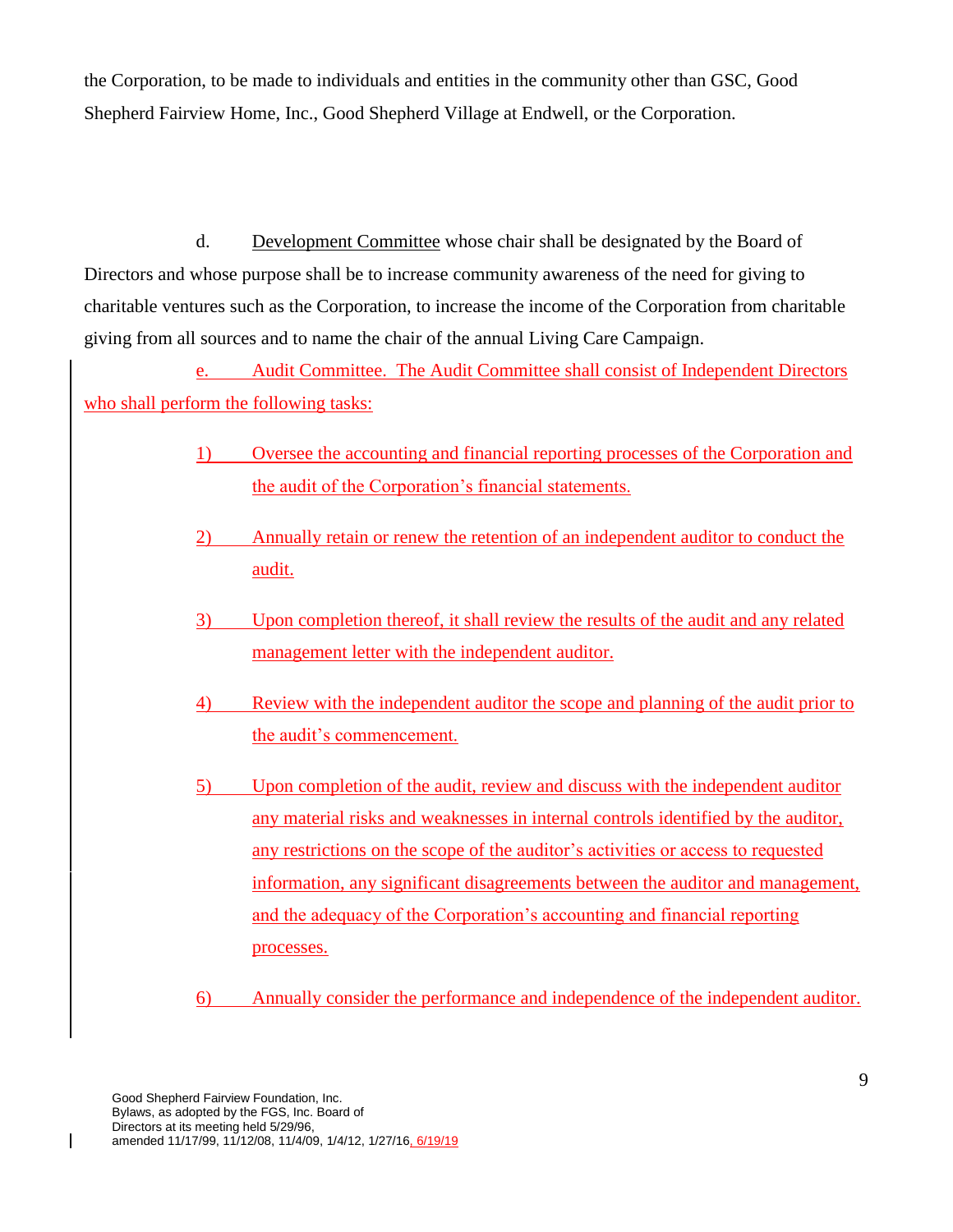- 7) Provide a full report of its activities to the Board, including any identified material risks or weaknesses. Only Independent Directors may participate in any board or committee deliberations or voting related to audit oversight. Directors of the Board that are not independent are permitted to receive and/or hear the audit committee's report to the board on the committee's activities.
- 8) Oversee the adoption, implementation of and compliance with the conflict of interest and whistleblower policies adopted by the Corporation and shall perform all functions and handle all matters required to be performed or handled by Independent Directors pursuant to Section 712-a or any other provisions of the Not-for-Profit Corporation Law of the State of New York, as it may be amended from time to time.
- 9) The Board may seek assistance and advice from non-board or board members who have accounting or financial expertise on all matters brought before the Audit and Compliance Committee, provided that participation in formal deliberations and voting is limited to independent directors. Such individuals shall not be counted in determining the presence of a quorum at any meeting of the Audit and Compliance Committee. As a condition of their participation, such individuals shall agree to be bound by all confidentiality and nondisclosure obligations imposed on directors of the Corporation by these Bylaws or applicable law.

6.2 Other Committees. The Board may from time to time create such other committees as it deems desirable, composed either of members of the Board, non-members of the Board or both, and all of which committees and members shall serve at the pleasure of the Board.

6.3 Members of Committees. Members of all committees shall be designated by the Chair and approved by the Board. Standing committees shall be approved by a majority of the entire Board.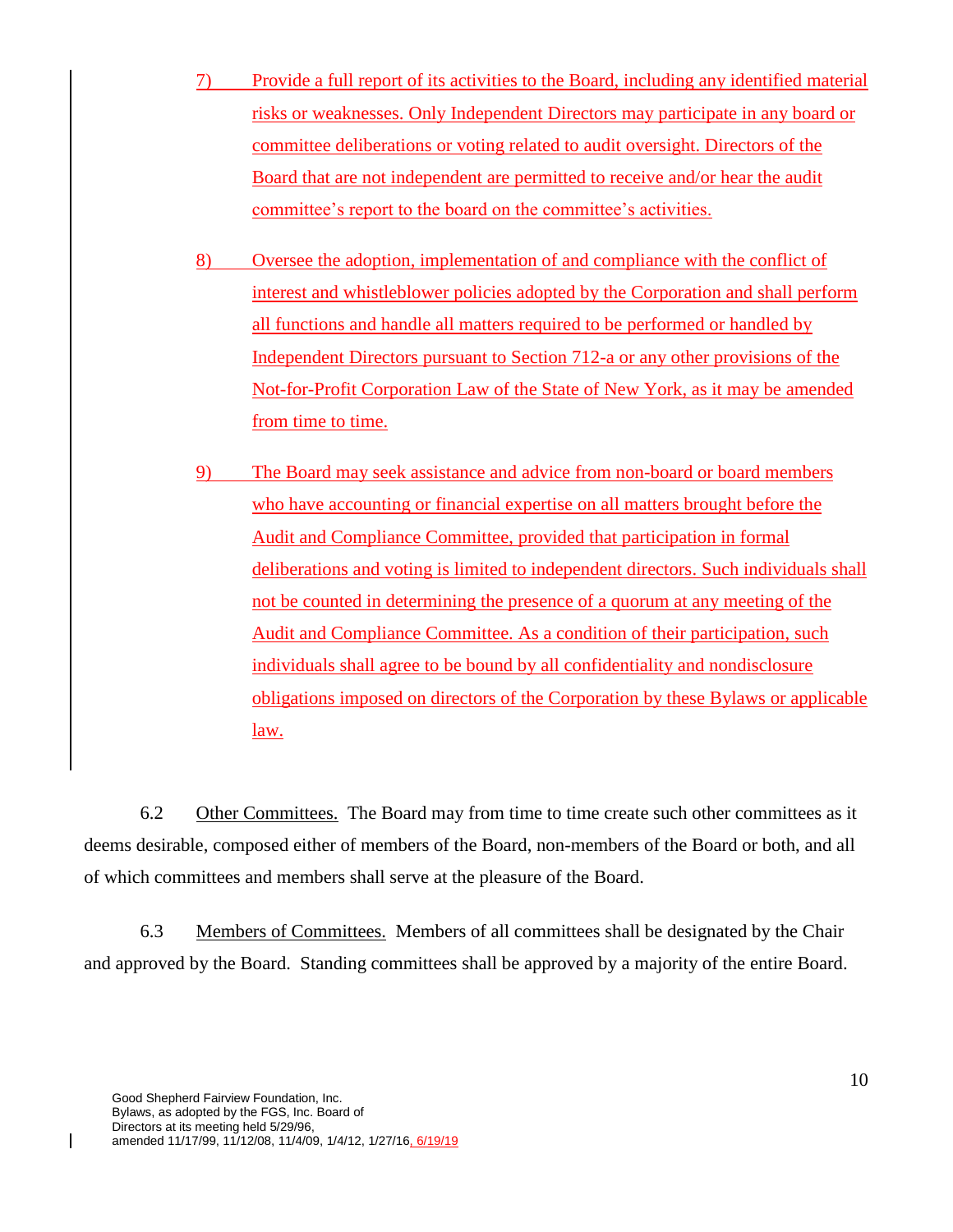6.4 Alternate Members. The Board may designate one or more directors as alternate members of the Executive Committee and other standing committees who may replace any absent member or members at any meeting of such Committee.

6.5 No committee shall take action except at a meeting attended by at least one-half its members.

## **ARTICLE VII**

#### Attendance

7.1 The following staff members shall attend Board meetings and/or Executive Committee meetings:

- a. Chief Financial Officer
- b. Chief Operating Officer
- c. Foundation Executive Director

d. Executive Director of Good Shepherd Fairview Home

e. Executive Director of Chase Health.

# **ARTICLE VIII**

#### Discrimination

The Corporation does not practice discrimination as to race, creed, color, national origin, sex, sponsor, age or handicap.

# **ARTICLE IX**

## Conflict of Interest

## 9.1. Definitions.

 $\overline{\phantom{a}}$ 

a. Interested Director. An "Interested Director" is any director who has a direct or indirect Financial Interest or Professional Interest (as defined below) in a contemplated action of the Corporation.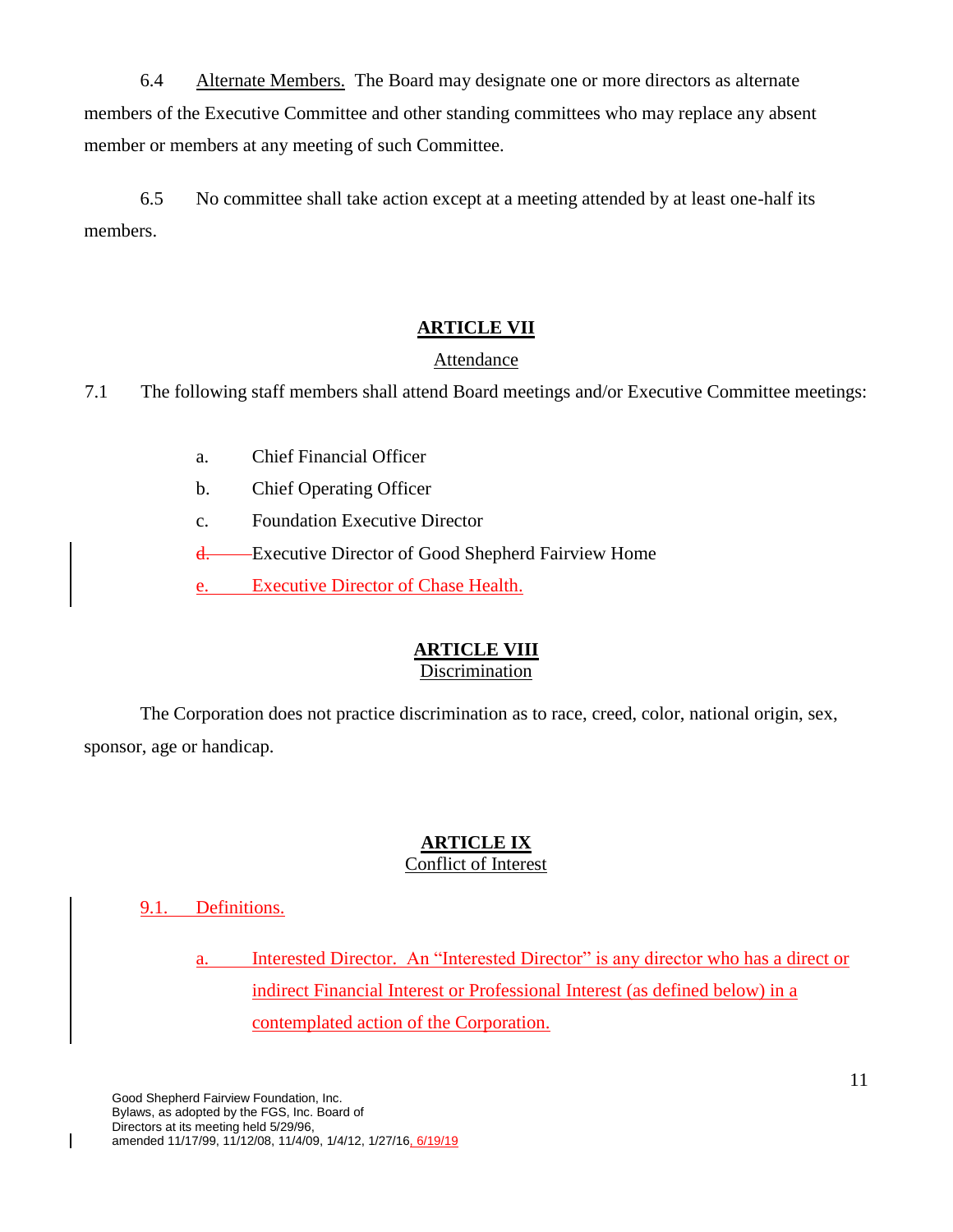- b. Financial Interest. A person has a financial interest if the person has, directly or indirectly, through business, investment, or a Relative:
	- 1) An ownership or investment interest in any entity with which the Corporation has a proposed transaction or arrangement,
	- 2) A compensation arrangement with the Corporation or with any entity or individual with which the Corporation has a proposed transaction or arrangement, or
	- 3) A potential ownership or investment interest in, or compensation arrangement with, any entity or individual with which the Corporation either has a transaction or arrangement or is negotiating a transaction or arrangement.

Compensation includes direct and indirect remuneration as well as gifts or favors that are not insubstantial.

- c. Professional Interest. A person has a professional interest if the person has, in the individual's employment capacity, a non-financial association with any party with which the Corporation has a proposed transaction or arrangement.
- d. Affiliate. An "Affiliate" of the Corporation means any entity controlled by, in control of, or under common control with, the Corporation.
- e. Director. A "Director" means any member of the governing board of the Corporation, whether designated as director, trustee, manager, governor, or by any other title.
- f. Key Person. A "Key Employee" means any person, other than a director or officer, whether or not an employee of the corporation, who (i) has responsibilities, or exercises powers or influence over the corporation as a whole similar to the responsibilities, powers, or influence of directors and officers; (ii) manages the corporation, or a segment of the corporation that represents a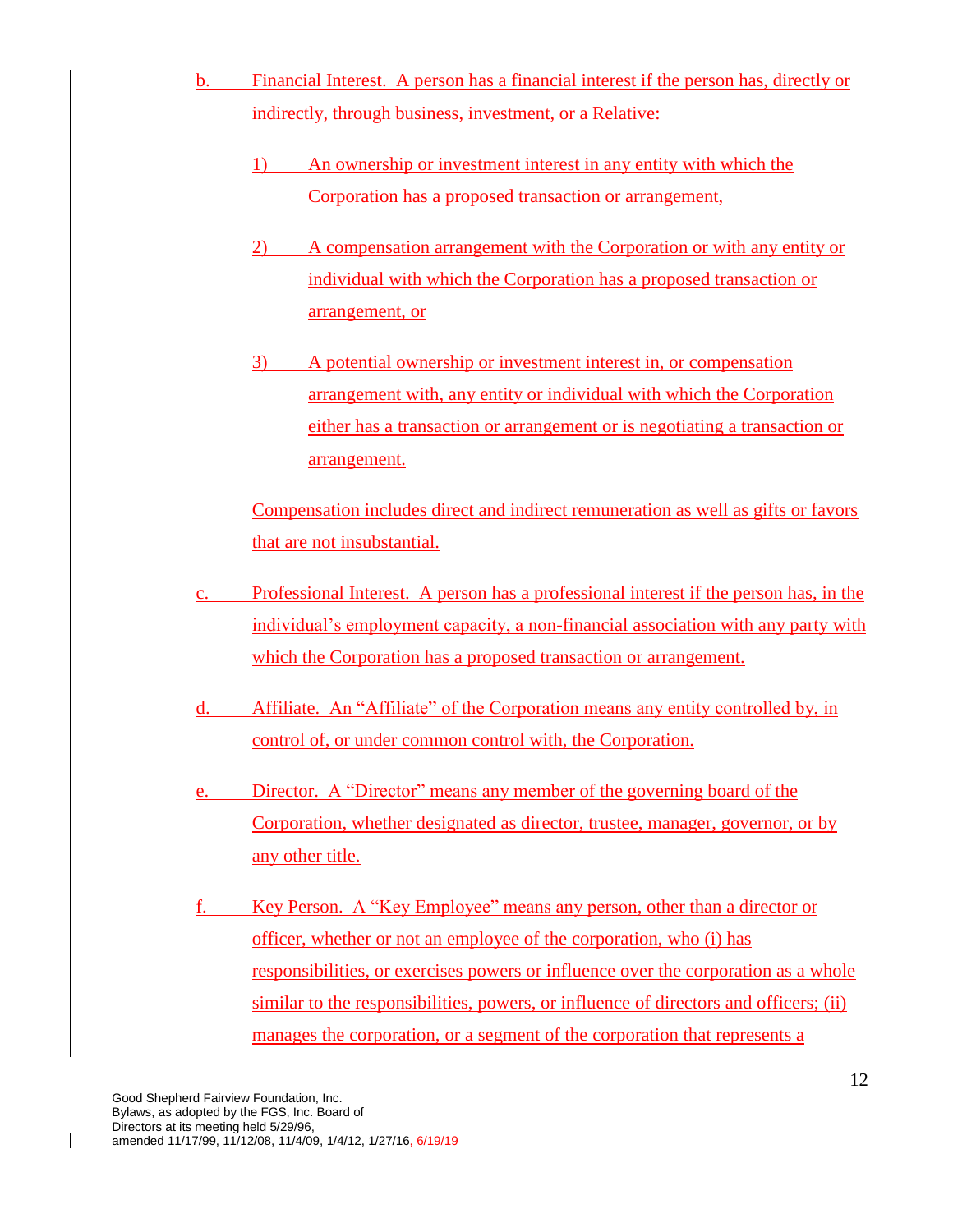substantial portion of the activities, assets, income or expenses of the corporation; or (iii) alone or with others controls or determines a substantial portion of the corporation's capital expenditures or operating budget.

- g. Officer. An "Officer" means any director, trustee, manager, governor, or by any other title, any individual holding an office of the Corporation identified in the Certificate of Incorporation and/or Bylaws.
- h. Related Party. A "Related Party" means (a) any Director, Officer or key person of the Corporation, or any Affiliate, or any other person who exercises the powers of directors, officers or key employees over the affairs of the corporation or any affiliate of the corporation; (b) any Relative of any Director, Officer of the Corporation, or any Affiliate; or (c) any entity in which any individual described in clauses (a) and (b) herein has a thirty-five percent (35%) or greater ownership or beneficial interest or, in the case of a partnership or professional corporation, a direct or indirect ownership interest in excess of five percent (5%).
- i. Related Party Transaction. A "Related Party Transaction" means any transaction, agreement or any other arrangement in which a Related Party has a financial interest and in which the Corporation, or any Affiliate, is a participant, except that a transaction shall not be a related party transaction if: (i) the transaction or the related party's financial interest in the transaction is de minimis; (ii) the transaction would not customarily be reviewed by the board or boards of similar organizations in the ordinary course of business and is available to others on the same or similar terms; or (iii) the transaction constitutes a benefit provided to a related party solely as a member of a class of the beneficiaries that the corporation intends to benefit as part of the accomplishment of its mission which benefit is available to all similarly situation members of the same class on the same terms. The assessment of, and any determination concerning, any Related Party Transaction, must be considered in strict compliance with the adopted policies and procedures of the Corporation.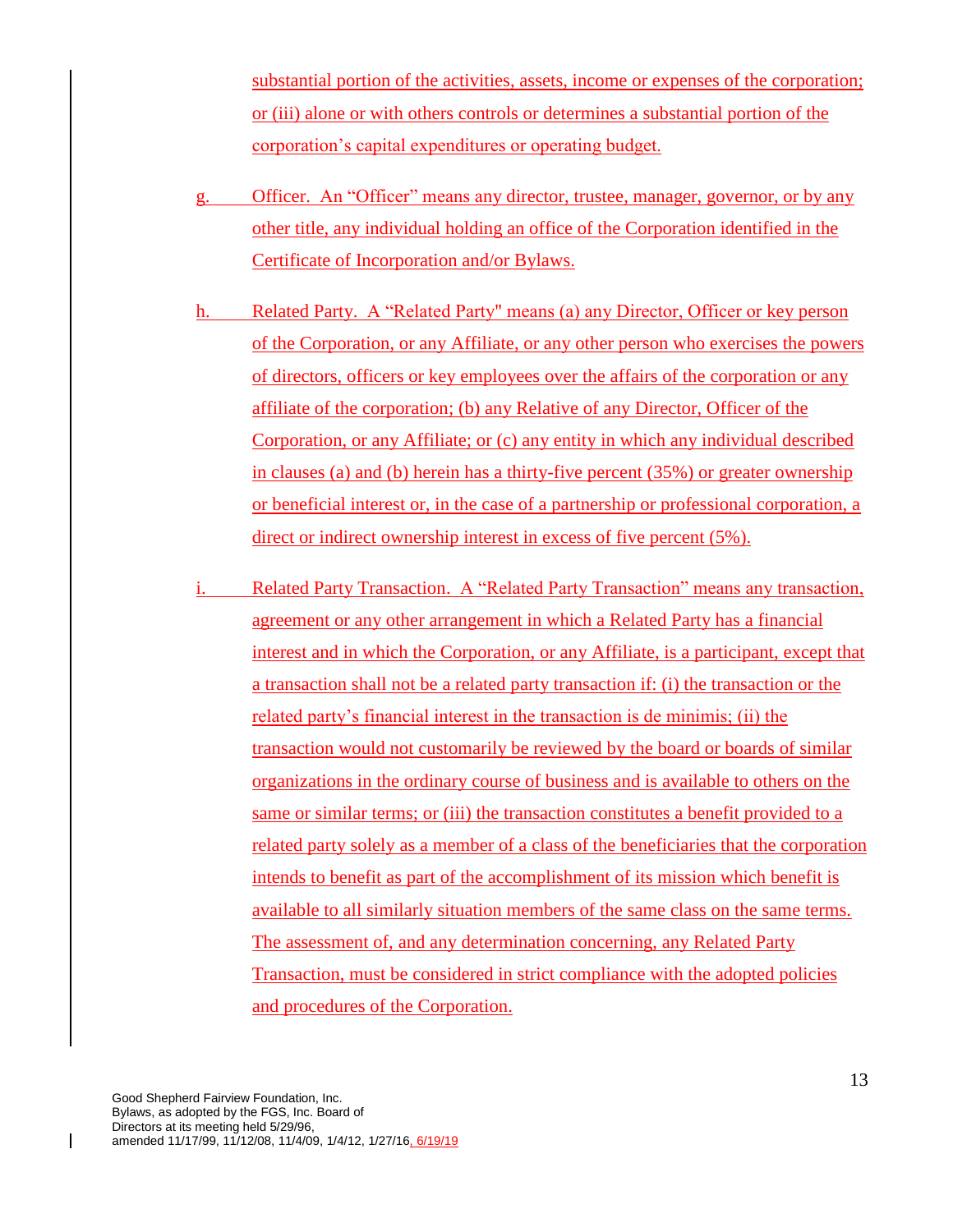j. Relative. A "Relative" of an individual means his or her spouse, domestic partner, ancestors, brothers and sisters (whether whole or half-blood), children (whether natural or adopted), grandchildren, great-grandchildren, and spouses or domestic partners of brothers, sisters, children, grandchildren and/or greatgrandchildren.

9.2 Annual Disclosure Statement. Each Director, prior to taking his/her position on the Board, shall submit in writing to the President and Chief Executive Officer and the Audit Committee, a list of all business or other organizations of which he or a Relative is an officer, director, member, owner, employee or agent, or has a direct or indirect financial interest, with which the Corporation has, or might reasonably be expected in the future to enter into, a relationship or a transaction in which the Director may or could have conflicting interests. The first such statement of a Director shall be included in the Director's written acceptance of directorship. A written statement shall be re-submitted by each Director each year. A copy of said statements shall be furnished to the Audit Committee, the Chair and to the Vice-Chair of the Board (and to any Director requesting same) who shall become familiar with the same for the purpose of guiding the conduct of the Board should a conflict arise.

- 9.3. Duty to Disclose.
	- a. At such time as any matter comes before the Board or any of its committees in such a manner as to give rise to a conflict of interest or a potential conflict of interest, an Interested Director shall disclose the material facts as to his/her Financial Interest or Professional Interest in such contract or transaction and request to have said disclosure reflected in the official minutes of the Board or any committee thereof. The potential conflict of interest shall be reported to the Board or the Audit Committee, as appropriate, and the Interested Director shall answer any reasonable questions of the Board or Audit Committee pertaining to the matter involved which may be required of said Interested Director.

b. Whenever an Interested Director shall fail to disclose such a potential conflict, then it shall be the duty of any other Director, with knowledge of such a potential conflict on the part of the Interested Director, to make a disclosure to the other Directors at the meeting. Disclosures of an Interested Director's potential conflict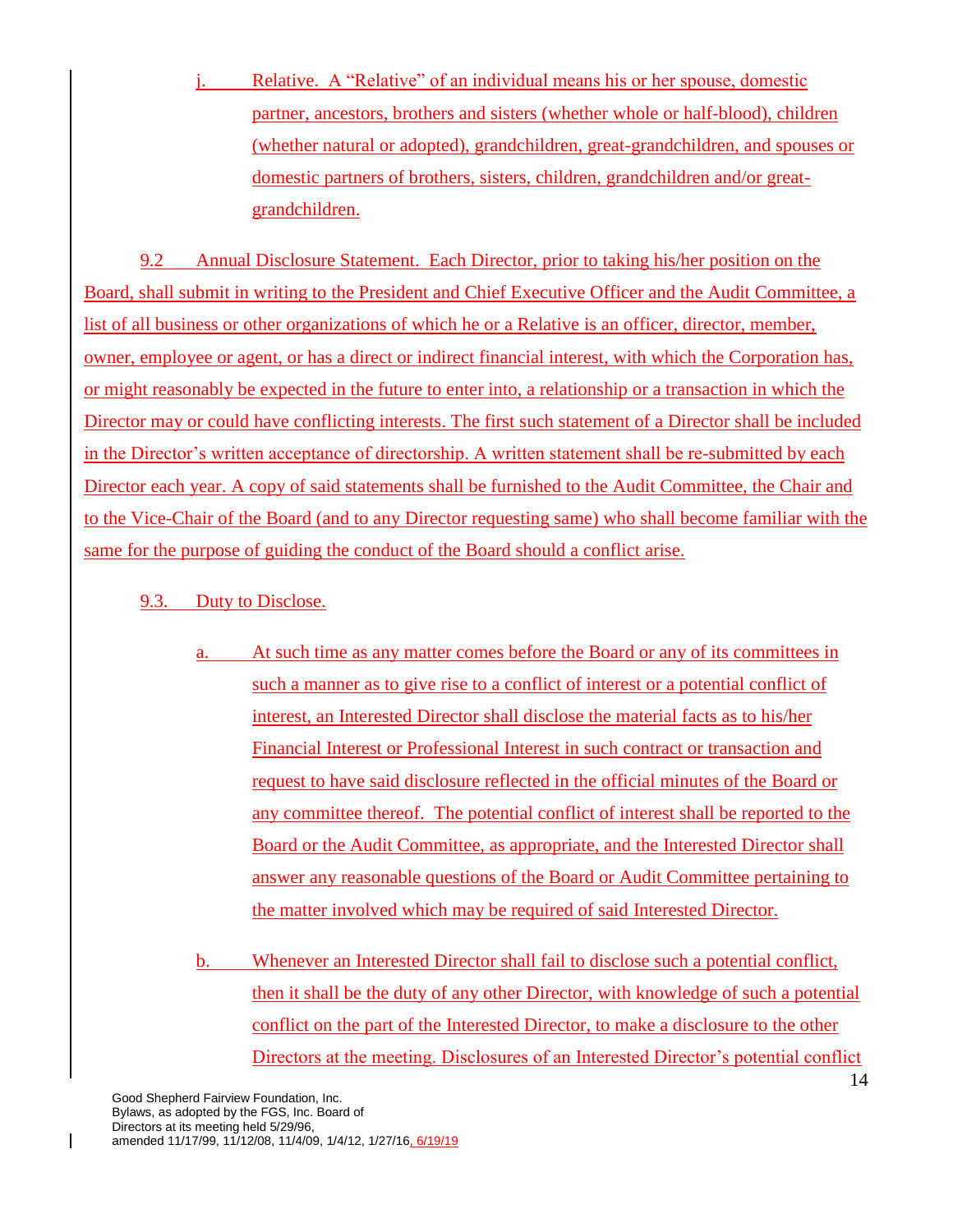of interest shall be made at any meeting in any event, even if the Interested Director is not present.

9.4. Determining Whether a Conflict of Interest Exists. After disclosure of the Financial Interest or Professional Interest and all material facts, and after any discussion with the Interested Person, he/she shall leave the Board of Directors or Audit Committee meeting while the determination of a conflict of interest is discussed and voted upon. The remaining members of the Board of Directors or the Audit Committee shall decide if a conflict of interest exists.

- 9.5 Procedures for Addressing the Conflict of Interest.
	- a. An Interested Director may make a presentation at the Board of Directors or Audit Committee meeting, but after the presentation, he/she shall leave the meeting during the discussion of, and the vote on, the transaction or arrangement involving the possible conflict of interest.
	- b. The chairperson of the Board of Directors or Audit Committee shall, if appropriate, appoint a disinterested person or committee to investigate alternatives to the proposed transaction or arrangement.
	- c. After exercising due diligence, the Board of Directors or Audit Committee shall determine whether the Corporation can obtain with reasonable efforts a more advantageous transaction or arrangement from a person or entity that would not give rise to a conflict of interest.
	- d. If a more advantageous transaction or arrangement is not reasonably possible under circumstances not producing a conflict of interest, the Board of Directors or Audit Committee shall determine by a majority vote of the disinterested directors whether the transaction or arrangement is in the Corporation's best interest, for its own benefit, and whether it is fair and reasonable. In conformity with the above determination it shall make its decision as to whether to enter into the transaction or arrangement. The Corporation shall not enter into any Related Party Transaction, or any other transaction involving an Interested Person, unless such a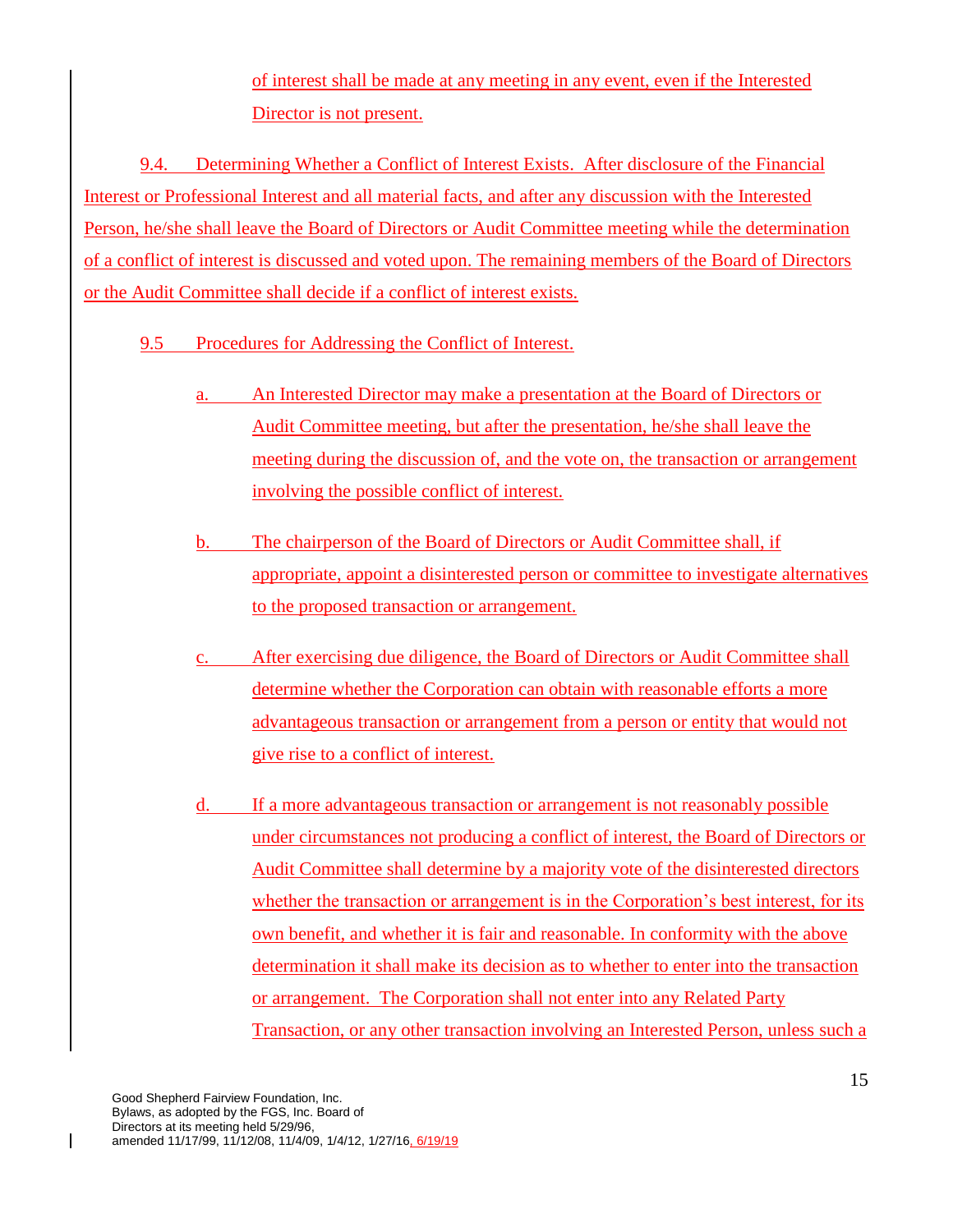transaction or matter is determined by the Board of Directors to be fair, reasonable and in the Corporation's best interest at the time of such determination.

e. The Board of Directors or Audit Committee shall document, in writing, the information procured, the source of the information and the procedures taken under this section. The individual decision or vote made by each board or committee member shall be recorded along with the final outcome or determination of the board or committee under this procedure for addressing the conflict of interest.

9.6 Authorization of Transactions Concerning Substantial Financial Interest. With respect to any Related Party Transaction in which a Related Party has a substantial financial interest (within the meaning of Section 715 of the NPCL), the Board of Directors or Audit Committee, as appropriate, shall, in addition to the procedures set forth in Section 8.5 above:

- a. Prior to entering into such Related Party Transaction, consider alternative transactions to the extent practicable;
- b. Approve the transaction by not less than majority vote of the Directors or Audit Committee members, as applicable, present at the meeting; and
- b. Contemporaneously document the basis for approval by the Board of Directors or Audit Committee, as applicable, including its consideration of any alternative transactions.

9.7 Restrictions. With respect to any Related Party Transaction, or any other transaction with an Interested Person, considered by the Board of Directors or the Audit Committee, as applicable, no Related Party or Interested Person shall:

a. Be present at, or participate in, any deliberations;

b. Attempt to influence deliberations; and/or

Cast a vote on the matter.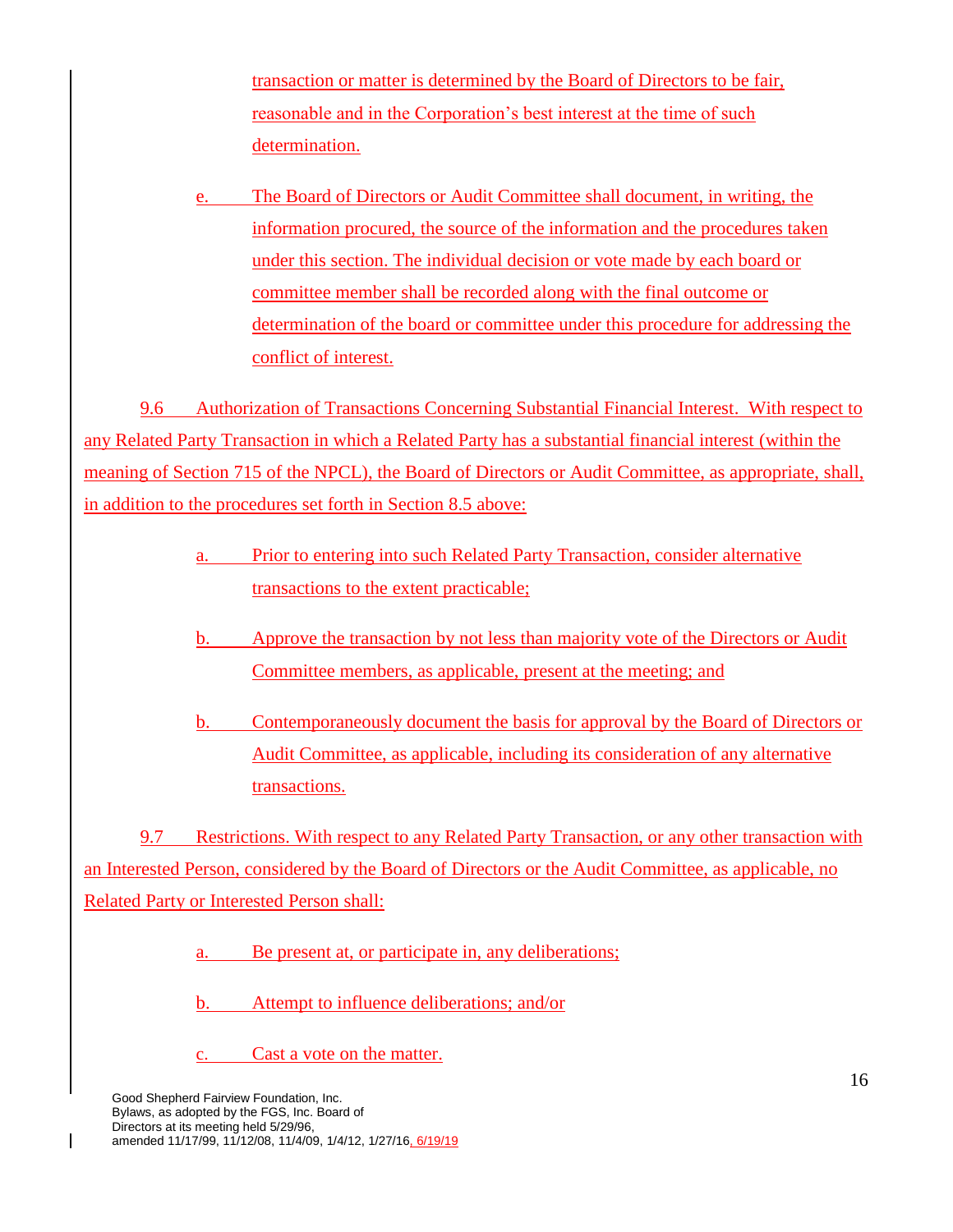Nothing herein shall prohibit the Board of Directors or the Audit Committee, as applicable, from requesting that a Related Party or Interested Person present information concerning a Related Party Transaction, or any other transaction with an Interested Person, at a Board of Directors or Audit Committee meeting prior to the commencement of deliberations or voting relating thereto.

9.8 Records of Proceedings. Without limiting or affecting any other requirements herein, the minutes of the Board of Directors or Audit Committee meetings, as applicable, shall contain:

- a. The names of the Related Party(ies) or Interested Person(s) who disclosed or otherwise were found to have an interest in connection with the proposed transaction, the nature of the interest, any action taken to determine whether a conflict of interest was present or whether the transaction was a Related Party Transaction, and the Board of Directors or Audit Committee's decision as to whether a conflict of interest in fact existed and/or whether the transaction was a Related Party Transaction.
- b. The names of the persons who were present for discussions and votes relating to the transaction or arrangement, the content of the discussion, including any alternatives to the proposed transaction or arrangement, and a record of any votes taken in connection with the proceedings.

9.9 In the event a conflict of interest affects the Chair of the Board of Directors or Audit Committee, as applicable, the Vice-Chair (or another appointed disinterested person, as applicable) shall preside for the duration of the discussion and vote thereon, and the policy stated herein shall apply to the Chair with the same force and effect as it is applicable to the other Board members.

9.10. The existence of a conflict of interest shall not prevent an Interested Director from being counted in establishing a quorum of the Board or committee; provided, however, if the matter involved is the item of business for which a Special Meeting has been duly called, and a potential conflict of interest is identified in the notice of meeting, the Interested Director shall not be counted to establish a quorum at said Special Meeting.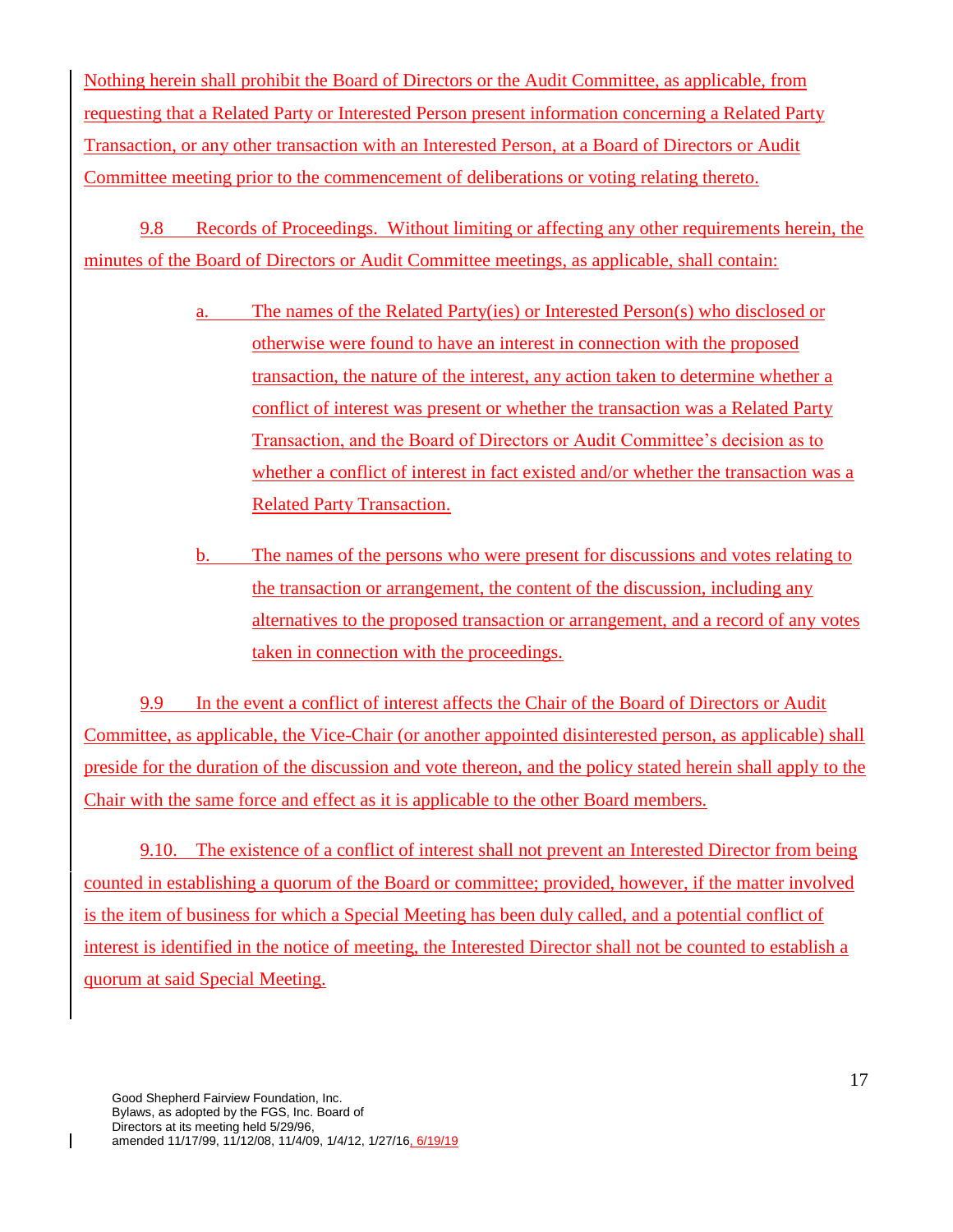9.11 Board members agree to adhere to the standards outlined in the Good Shepherd Communities Code of Conduct.

1. Each Director, prior to taking his position on the Board, shall submit in writing to the President and Chief Executive Officer, a list of all businesses or other organizations of which he or a family member is an officer, director, member, owner, employee or agent, or has a direct or indirect financial interest, with which the Corporation has, or might reasonably be expected in the future to enter into, a relationship or a transaction in which the Director may or could have conflicting interests. The first such statement of a Director shall be included in the Director's written acceptance of directorship. A written statement shall be submitted each year setting forth any necessary changes not previously disclosed. A copy of said statement and/or changes shall be furnished to the Chair and to the Vice Chair of the Board (and to any Director requesting same) who shall become familiar with the same for the purpose of guiding the conduct of the Board should a conflict arise.

At such time as any matter comes before the Board of any of its committees in such a manner as to give rise to a conflict of interest or a potential conflict of interest, the affected Director shall:

Disclose the material facts as to his interest in such contract or transaction and request to have said disclosure reflected in the official minutes of the Board or any committee thereof and his presence shall be counted in determining a quorum of the meeting or committee.

b. Answer any reasonable questions pertaining to the matter involved which may be required of said Director.

If the Board or committee determines that a conflict exists, the Director shall not be permitted to participate in any further discussion of the transaction or contract in question, nor to vote on the same. It is recommended that a Board member so affected withdraw from the meeting during the discussion and vote thereon, but he shall be required to withdraw only upon a vote by the Directors from which the interested Director shall abstain.

Whenever a Director having a potential conflict of interest or the person presiding at the meeting shall fail to disclose such a potential conflict, then it shall be the duty of any other Director,